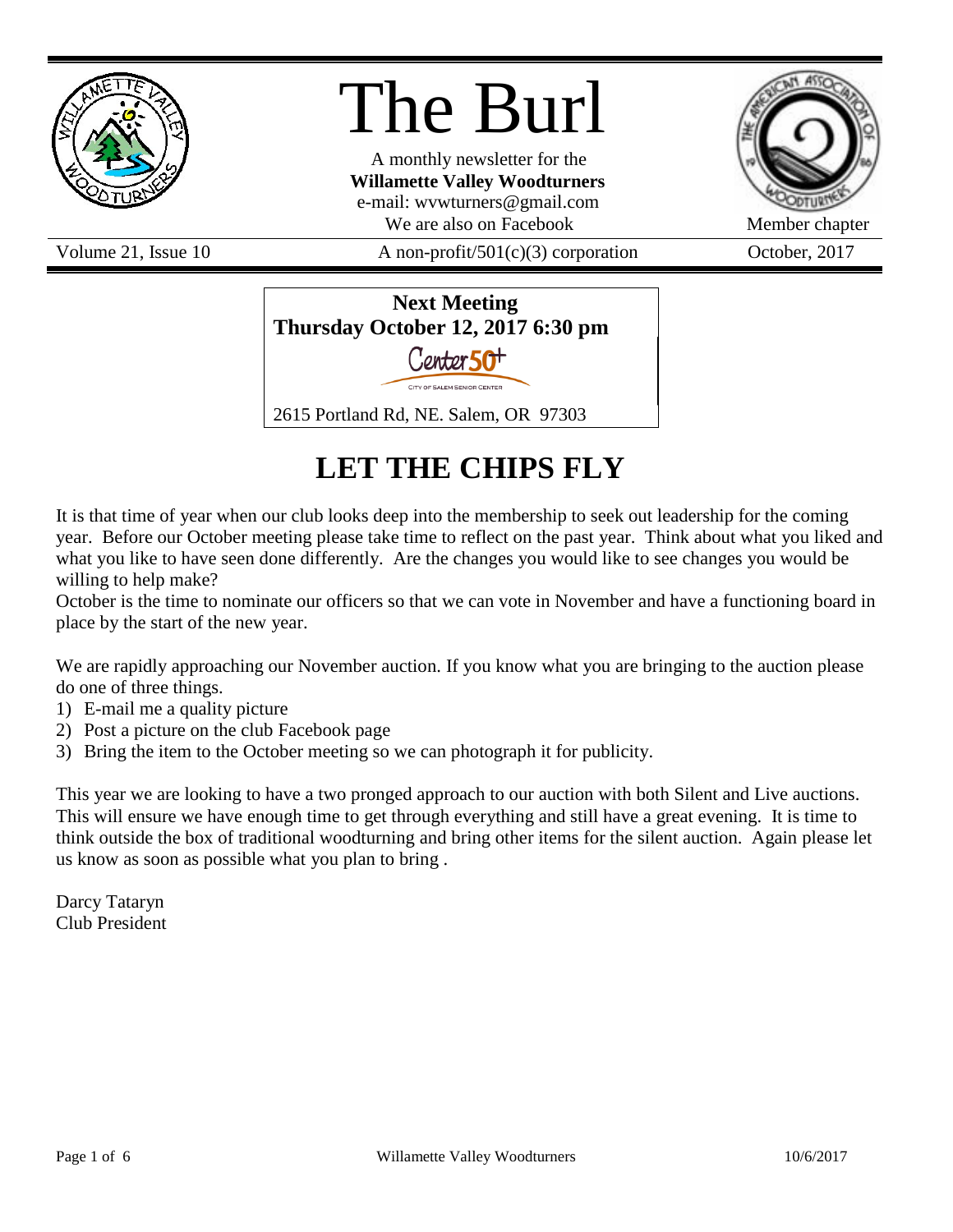# **Club Meeting Minutes September 14, 2017**

- Terry lead the members in the Pledge of Allegiance
- Three new visitors introduced: Steve Ewerd from McMinnville, Bill Ogilivie from Salem and Sean Henthorn from Salem.
- It was announced that Oregon Woodturning Symposium (Oregon Association of Woodturners) awarded The WVW club \$1,000 in support of those members who volunteered their time to making the symposium a success.
- It was announced that our club member, Todd Halleman, went through his recent surgery very well. Todd was the young man who demonstrated at our August club meeting turning a Natural Edge Maple Burl Platter.
- DEMONSTRATION: Nick Stagg turned a BEDSIDE TABLE LAMP from ash. Nick used a long Peter Child Spoon Bit to drill the center hole during the demonstration and can be seen at www.PeterChild.co.uk/Info1. Nick used an 8" X 3" Ash bowl blank for the base. He reminded observers to cup out the bottom of the base to allow for a knot to be tied in the electrical cord.
- The meeting was closed with the raffle drawings.

Submitted: Ron Freshour, Secretary

P.S. If any of the State Fair volunteers is missing an Apprentice® Safety Drive Center No. 2MT check with Ron at the registration desk during the next club meeting.

**\_\_\_\_\_\_\_\_\_\_\_\_\_\_\_\_\_\_\_\_\_\_\_\_\_\_\_\_\_\_\_\_\_\_\_\_\_\_\_\_\_\_\_\_\_\_\_\_\_\_\_\_\_\_\_\_\_\_\_\_\_\_\_\_\_\_\_\_\_\_\_\_\_\_\_\_\_\_\_\_\_\_\_\_\_\_\_\_**

**\_\_\_\_\_\_\_\_\_\_\_\_\_\_\_\_\_\_\_\_\_\_\_\_\_\_\_\_\_\_\_\_\_\_\_\_\_\_\_\_\_\_\_\_\_\_\_\_\_\_\_\_\_\_\_\_\_\_\_\_\_\_\_\_\_\_\_\_\_\_\_\_\_\_\_\_\_\_\_\_\_\_\_\_\_\_**

# **Upcoming Events**

**October 12 - Demonstrator: Hal Schalles - Segmented work November 9 - Auction December 9 - Demonstrator: Keith Gotschall - TBD December 11 -? - Workshop**

# **Treasurer's Report (9/9-10/6)**

| By Henrik Åberg, Treasurer |             |                                   |          |
|----------------------------|-------------|-----------------------------------|----------|
| <b>Beginning Balance</b>   | \$10,568.87 |                                   |          |
| <b>Income</b>              |             | <b>Expenses</b>                   |          |
| CA sales/Raffle            | \$252.00    | <b>CBN Wheel Purchase</b>         | \$182.75 |
| <b>Total Income</b>        | \$252.00    | <b>State Registration Renewal</b> | \$50.00  |
|                            |             | <b>Total Expenses</b>             | \$232.75 |
| <b>Ending Balance</b>      | \$10,588.12 |                                   |          |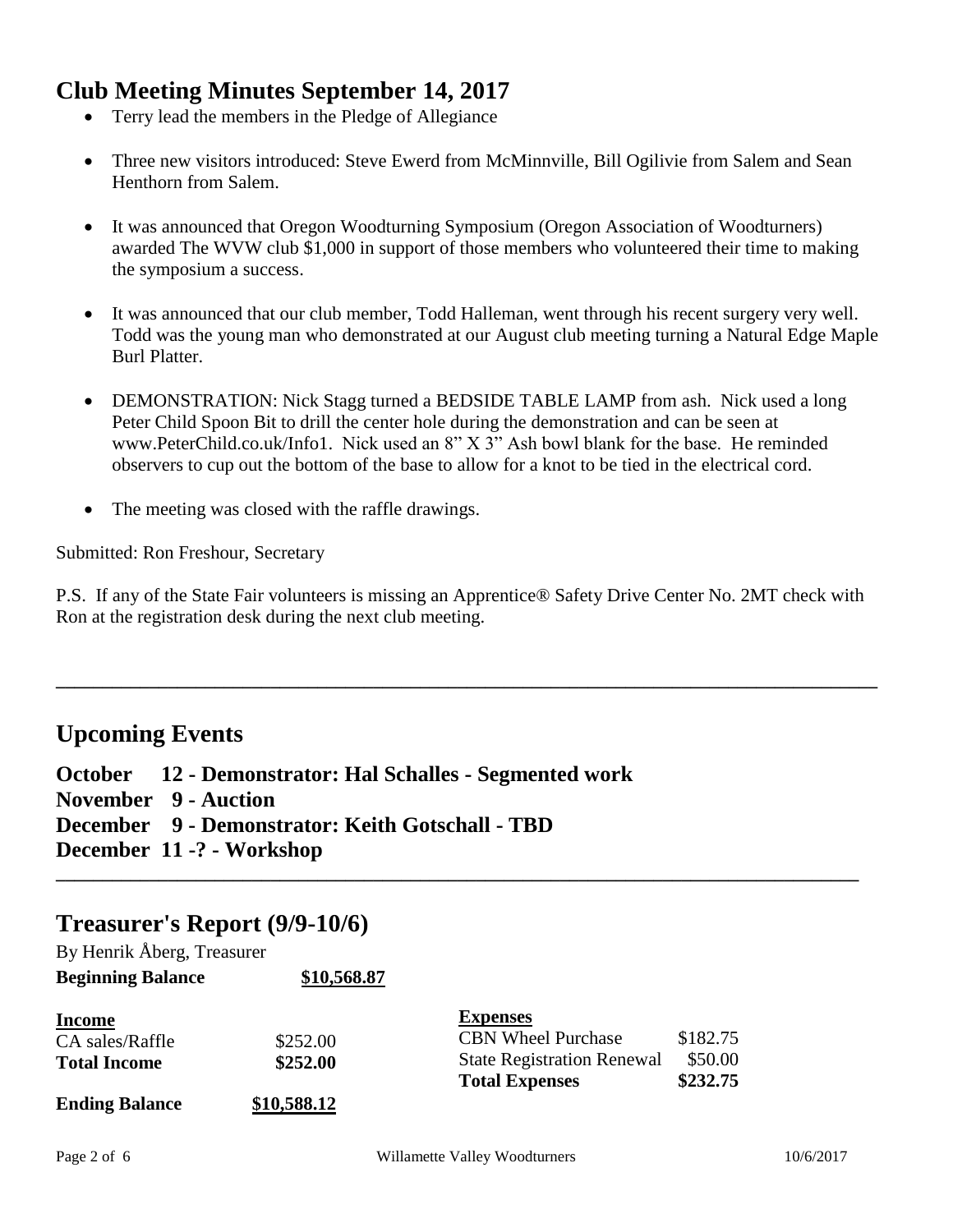**The Jam Chuck** This is the simplest device for reverse chucking: it is a wooden disk with a groove turned into it to match the diameter of the

P

bowl. The bowl is reversed onto the disk and held in the groove by a snug fit, the groove serving also to center the bowl. The tailstock is brought up to help keep the piece in place. At low revolutions and with light cuts, the foot is shaped, leaving a small stub at the tailstock point. (See Figure 1.) This stub will finally be chiseled off and the spot sanded to blend in.

The wooden disk can be held via faceplate or screw chuck. It can be any material – plywood is just fine. One jam chuck disk is used per bowl, so you end up with a pile of disks on various diameters, but they can be reused with smallerdiameter bowls.

The tailstock support also works for irregular – or naturaledged bowls, when a foam-padded cone is used inside the bowl to jam against . (See Figure 2.) The cone is readily made from scrap wood to match the unique size and shape

of the bowl; at its simplest it is the waste block left behind when the bowl is parted off. This approach is pretty straightforward and works well.

> *~ Peter M. Smith*

-Wood faceplate with groove Waste stub Cup center



This item has been adapted from the article, "Introduction to Chucking," by Peter M. Smith, which appeared in the June 1995 issue of *American Woodturner.*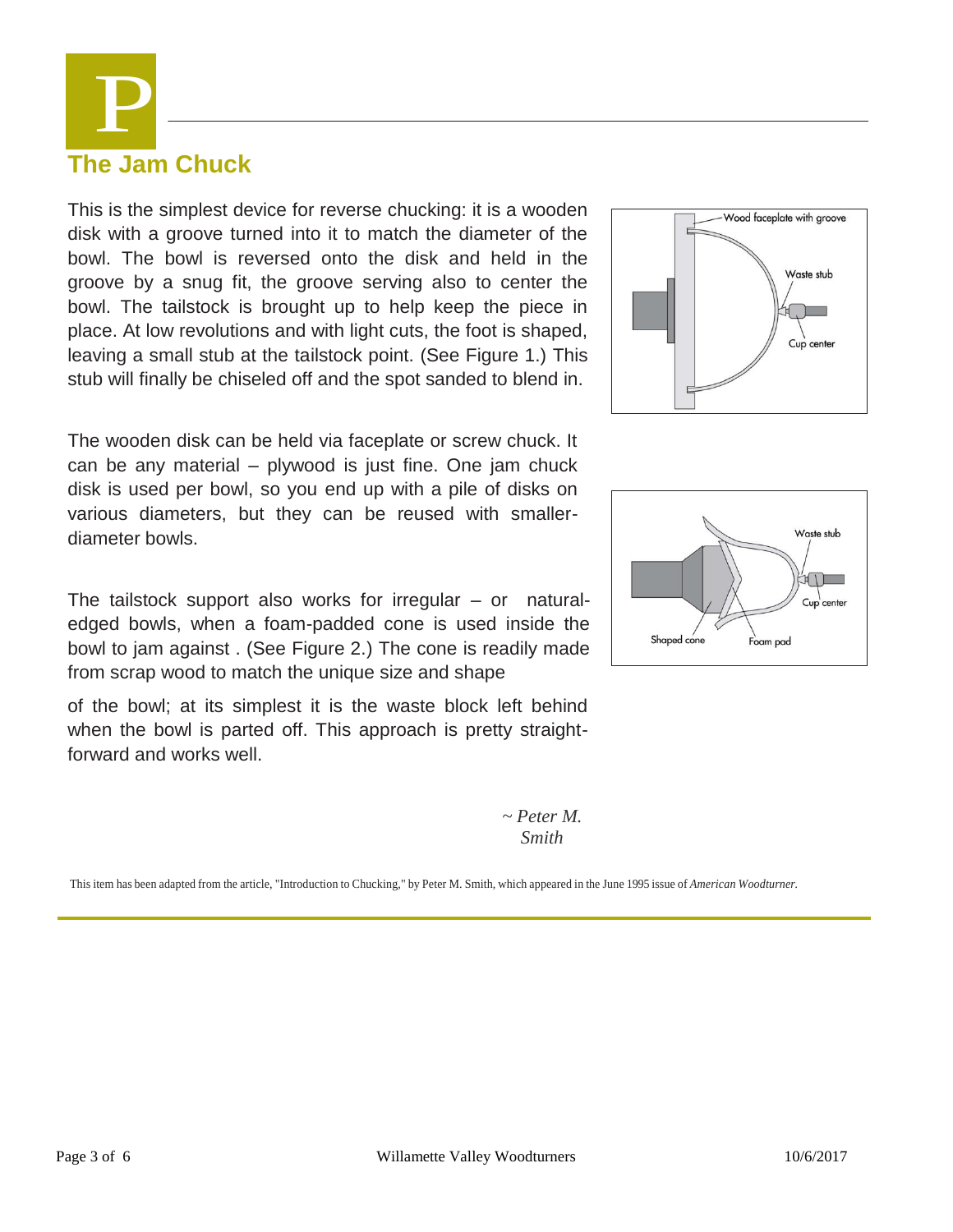# **Better Success with Jam-Chucking**

*I've helped a few woodworkers who have had problems when turning with a jam chuck. This three-step process might help you be more successful.*

*Step 1: Turn a jam chuck with a small tenon that fits inside the bowl. Turn the outside diameter of the jam chuck so the diameter matches the outside diameter of the bowl.*

*Step 2: Fit the bowl over the tenon and apply pressure with the tailstock. For added security and antislip protection, wrap the joint between the bowl and jam chuck with masking tape.*

*Step 3: With the foot turned, leave the masking tape in place but back off the tailstock. Slow the lathe speed and turn away the nub. When removing the nub, use light cuts that apply pressure toward the center of the form and toward the headstock. Then sand the bottom.*



*Woodturning FUNdamentals | August 2017*

*~ Chris Wright*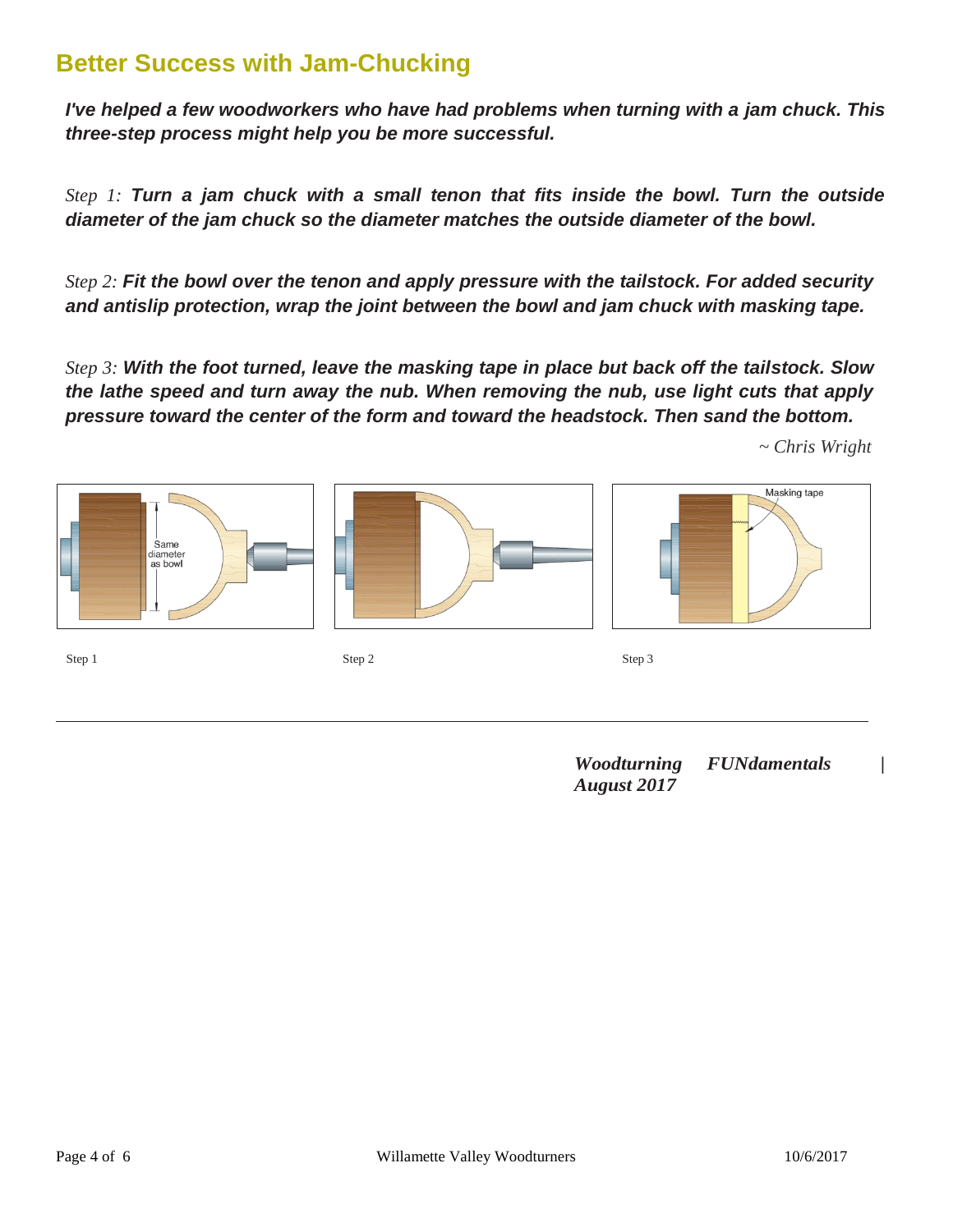# Membership Rewards

# **Library**

A friendly reminder to members with books and/or videos checked out from the library. Please return them at this next meeting.

#### **Wood Gathering**

Sign-up sheets will be available to indicate your availability to help with wood gathering. Anyone who learns of a tree or log that is available to the club should notify Jerry Lelack, (503) 510-1577 or Bob Hutchinson, (503) 508-3279. The intent is to gather wood, process it to usable pieces, store it at the home of Terry Gerros, and then make it available to members. Terry can be reached at (503) 580-5013.

#### **From Terry Gerros**

I am a distributor for Stick Fast CA glue, Sharpfast Sharpening systems, the Holdfast vacuum chucking system and Saburrtooth Carving bits. If you have an interest in these products, give me a call or send me an [email](mailto:gerrost@yahoo.com) for details.

#### **Supplies**

The club purchases a few supplies in bulk and sells it to members at club cost. We routinely have superglue (\$5), black or brown superglue (\$10) accelerator (\$10) and Anchorseal (\$11/gal). The club has a small supply of half round protractors (\$6) used to measure the angle ground on a tool, and depth gauges (\$5). HSS Round Tool Bits rods (1/4" x 8") are also available (\$3). Bruce Stangeby will have the resale items available at the meetings, except for Anchorseal which is available through [Jeff Zens.](mailto:jszens@custombuiltfurniture.com)

# **Club Member Discounts**

- **Craft Supply**: The club's order will be going out on the Monday following our Club Meeting if our order equals or exceeds \$1,000. Craft Supply gives us a 10% discount plus free shipping on all items, and occasional additional discounts on certain other items and quantity purchases. If you order from the sales items, you will receive the club discount in addition to the sale discount, making many items available at very attractive prices. For detailed instruction for ordering see the article in the [November](http://www.willamettevalleywoodturners.com/newsletters/2015_11_WVW_Newsletter.pdf) 2015 Burl. Questions? See [jeffzens@custombuiltfurniture.com.](mailto:jeffzens@custombuiltfurniture.com.)
- Club members are registered with **Klingspor's Woodworking Shop** at [www.woodworkingshop.com](http://www.woodworkingshop.com/)  or 800-228-0000, they have your name and will give you a 10% discount.
- If you show your club card at checkout time to the cashier at **Woodcraft** in Tigard they will give you a 10% discount (May not apply to some machinery).
- **Exotic Wood** is offering a discount of 15% off any orders placed at: [www.exoticwoodsusa.com.](http://www.exoticwoodsusa.com/) (This includes sale items and free shipping on orders over \$300). Use promo code ewusaAAW
- **Gilmer Wood** now offers our club a 10% discount on purchases made there. If you haven't been to Gilmer's, it is well worth the trip to Portland, if only to make your mouth water and make you cry if you leave empty handed.